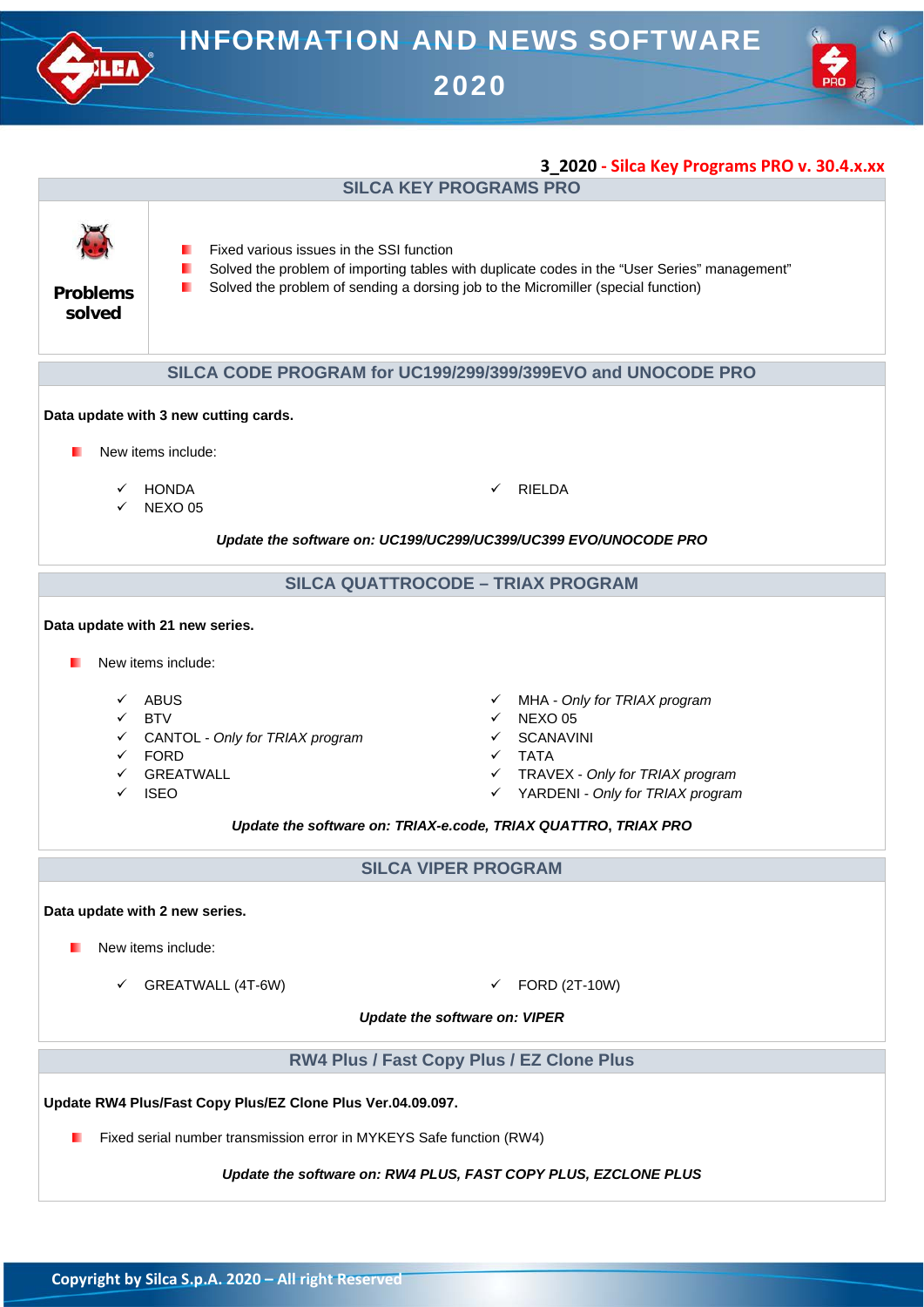

- New items include:
	- HYUNDAI

*Update the software on: VIPER*